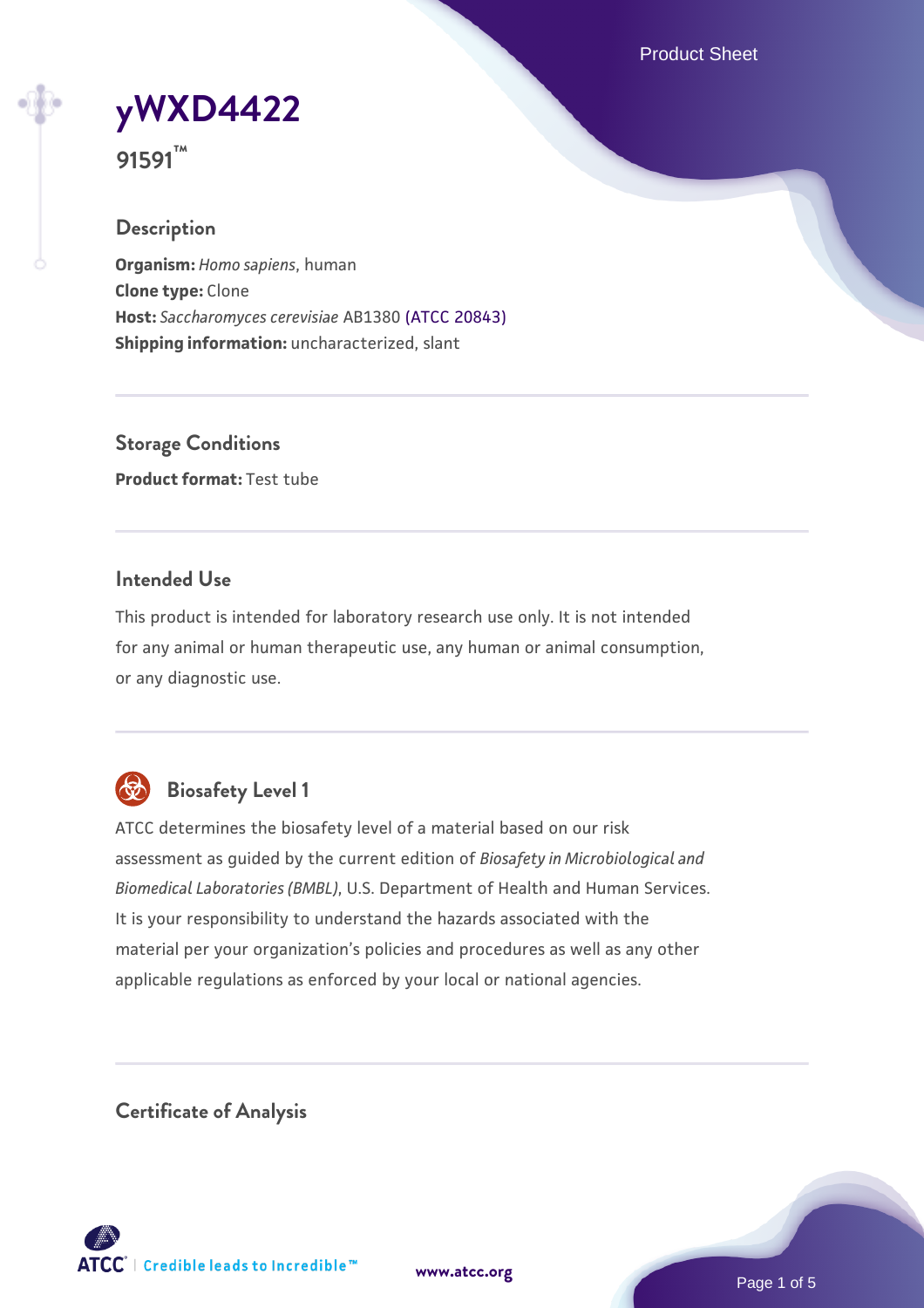### **[yWXD4422](https://www.atcc.org/products/91591)** Product Sheet **91591**

For batch-specific test results, refer to the applicable certificate of analysis that can be found at www.atcc.org.

## **Insert Information**

**Type of DNA:** genomic **Genome:** Homo sapiens **Chromosome:** X X pter-q27.3 **Gene name:** DNA Segment, single copy **Gene product:** DNA Segment, single copy [DXS3394] **Gene symbol:** DXS3394 **Contains complete coding sequence:** Unknown **Insert end:** EcoRI

## **Vector Information**

**Construct size (kb):** 210.0 **Intact vector size:** 11.454 **Vector name:** pYAC4 **Type of vector:** YAC **Host range:** *Saccharomyces cerevisiae*; *Escherichia coli* **Vector information:** other: telomere, 3548-4235 other: telomere, 6012-6699 Cross references: DNA Seq. Acc.: U01086 **Cloning sites:** EcoRI **Markers:** SUP4; HIS3; ampR; URA3; TRP1 **Replicon:** pMB1, 7186-7186; ARS1, 9632-10376

# **Growth Conditions**

**Medium:** 



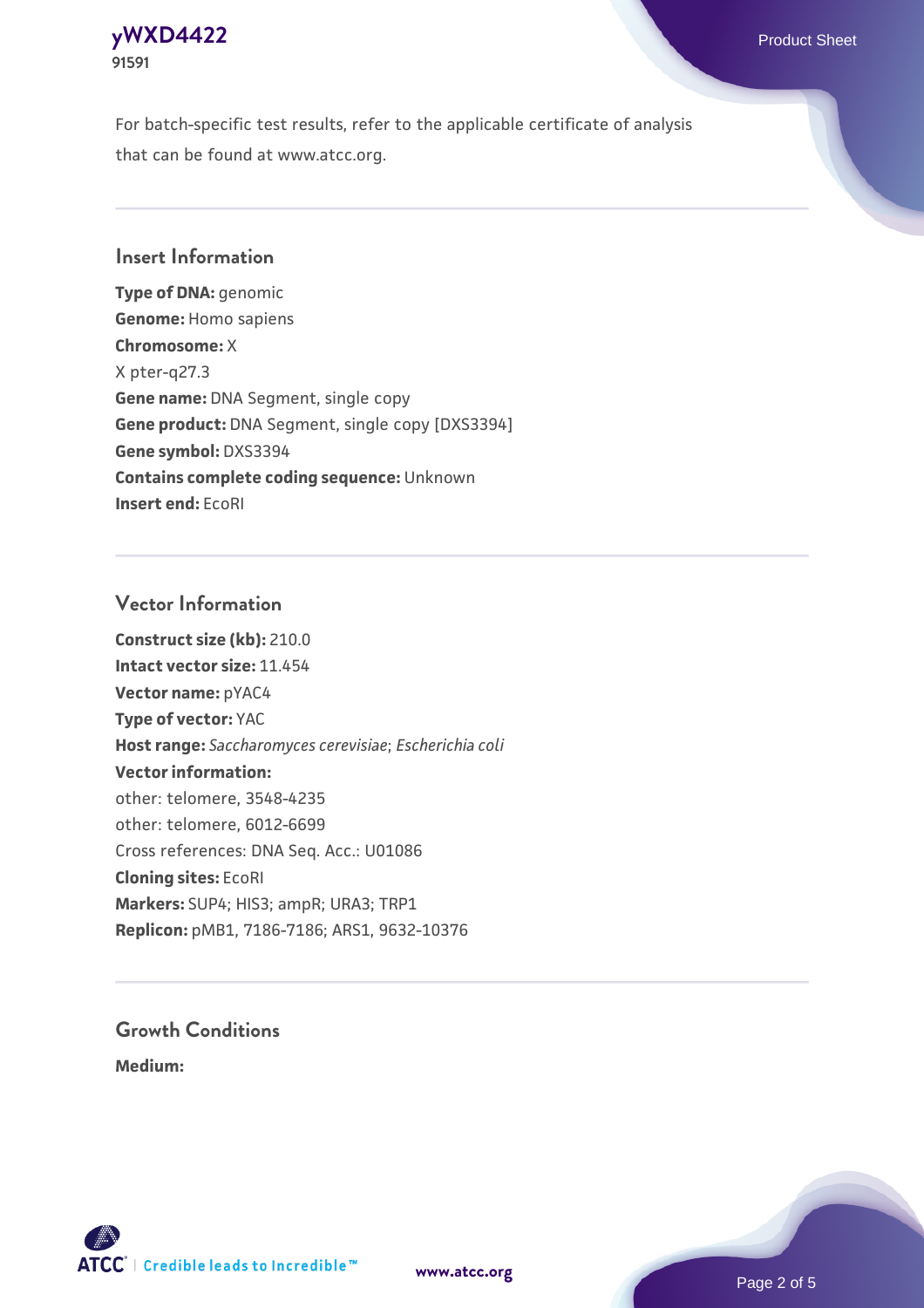#### **[yWXD4422](https://www.atcc.org/products/91591)** Product Sheet **91591**

[ATCC Medium 1245: YEPD](https://www.atcc.org/-/media/product-assets/documents/microbial-media-formulations/1/2/4/5/atcc-medium-1245.pdf?rev=705ca55d1b6f490a808a965d5c072196) **Temperature:** 30°C

#### **Notes**

More information may be available from ATCC (http://www.atcc.org or 703- 365-2620).

# **Material Citation**

If use of this material results in a scientific publication, please cite the material in the following manner: yWXD4422 (ATCC 91591)

# **References**

References and other information relating to this material are available at www.atcc.org.

# **Warranty**

The product is provided 'AS IS' and the viability of ATCC® products is warranted for 30 days from the date of shipment, provided that the customer has stored and handled the product according to the information included on the product information sheet, website, and Certificate of Analysis. For living cultures, ATCC lists the media formulation and reagents that have been found to be effective for the product. While other unspecified media and reagents may also produce satisfactory results, a change in the ATCC and/or depositor-recommended protocols may affect the recovery, growth, and/or function of the product. If an alternative medium formulation or reagent is used, the ATCC warranty for viability is no longer



**[www.atcc.org](http://www.atcc.org)**

Page 3 of 5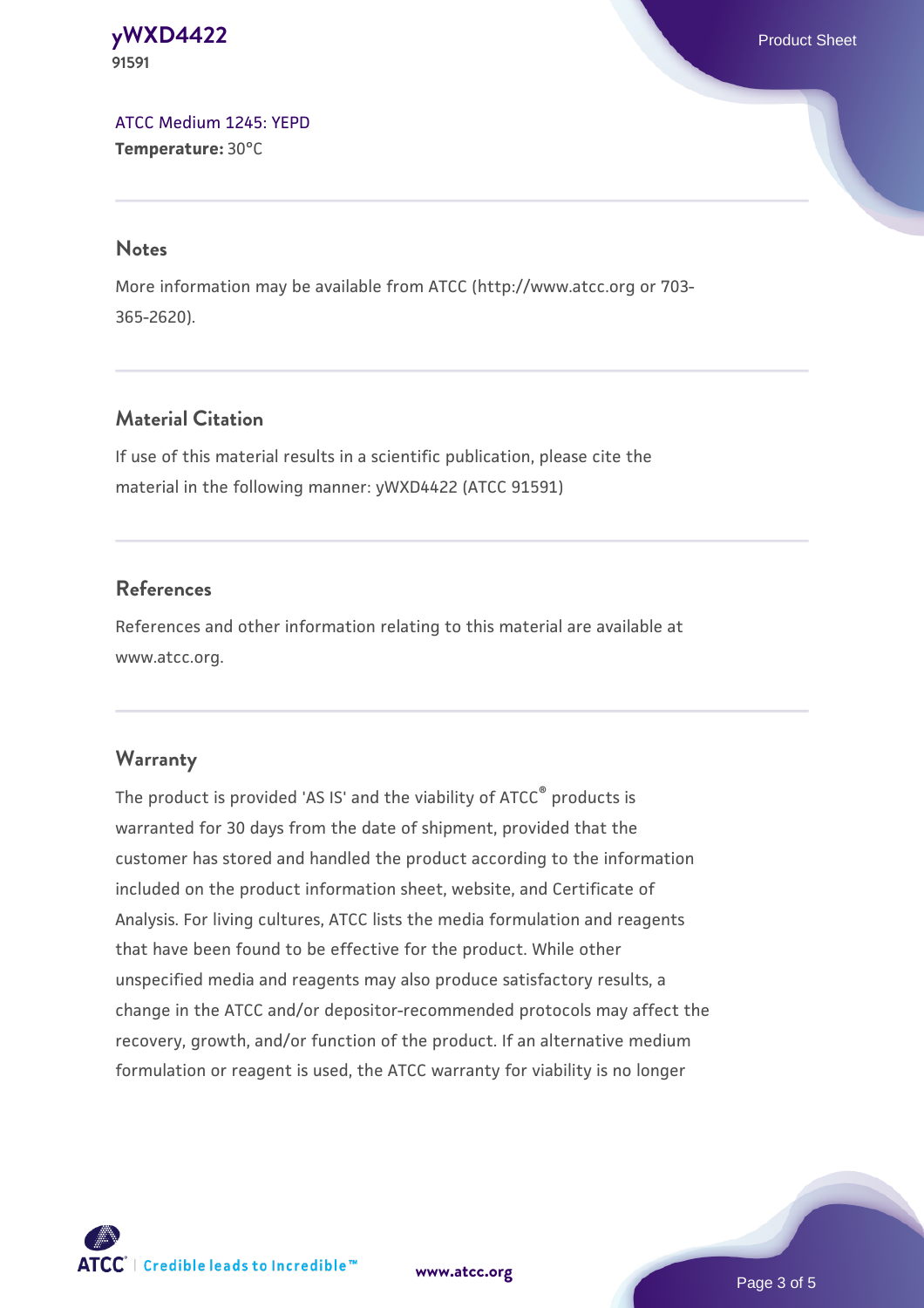**91591**

valid. Except as expressly set forth herein, no other warranties of any kind are provided, express or implied, including, but not limited to, any implied warranties of merchantability, fitness for a particular purpose, manufacture according to cGMP standards, typicality, safety, accuracy, and/or noninfringement.

#### **Disclaimers**

This product is intended for laboratory research use only. It is not intended for any animal or human therapeutic use, any human or animal consumption, or any diagnostic use. Any proposed commercial use is prohibited without a license from ATCC.

While ATCC uses reasonable efforts to include accurate and up-to-date information on this product sheet, ATCC makes no warranties or representations as to its accuracy. Citations from scientific literature and patents are provided for informational purposes only. ATCC does not warrant that such information has been confirmed to be accurate or complete and the customer bears the sole responsibility of confirming the accuracy and completeness of any such information.

This product is sent on the condition that the customer is responsible for and assumes all risk and responsibility in connection with the receipt, handling, storage, disposal, and use of the ATCC product including without limitation taking all appropriate safety and handling precautions to minimize health or environmental risk. As a condition of receiving the material, the customer agrees that any activity undertaken with the ATCC product and any progeny or modifications will be conducted in compliance with all applicable laws, regulations, and guidelines. This product is provided 'AS IS' with no representations or warranties whatsoever except as expressly set forth herein and in no event shall ATCC, its parents, subsidiaries, directors, officers, agents, employees, assigns, successors, and affiliates be liable for indirect, special, incidental, or consequential damages of any kind in connection with or arising out of the customer's use of the product. While reasonable effort is made to ensure authenticity and reliability of materials on deposit, ATCC is not liable for damages arising from the misidentification or



**[www.atcc.org](http://www.atcc.org)**

Page 4 of 5